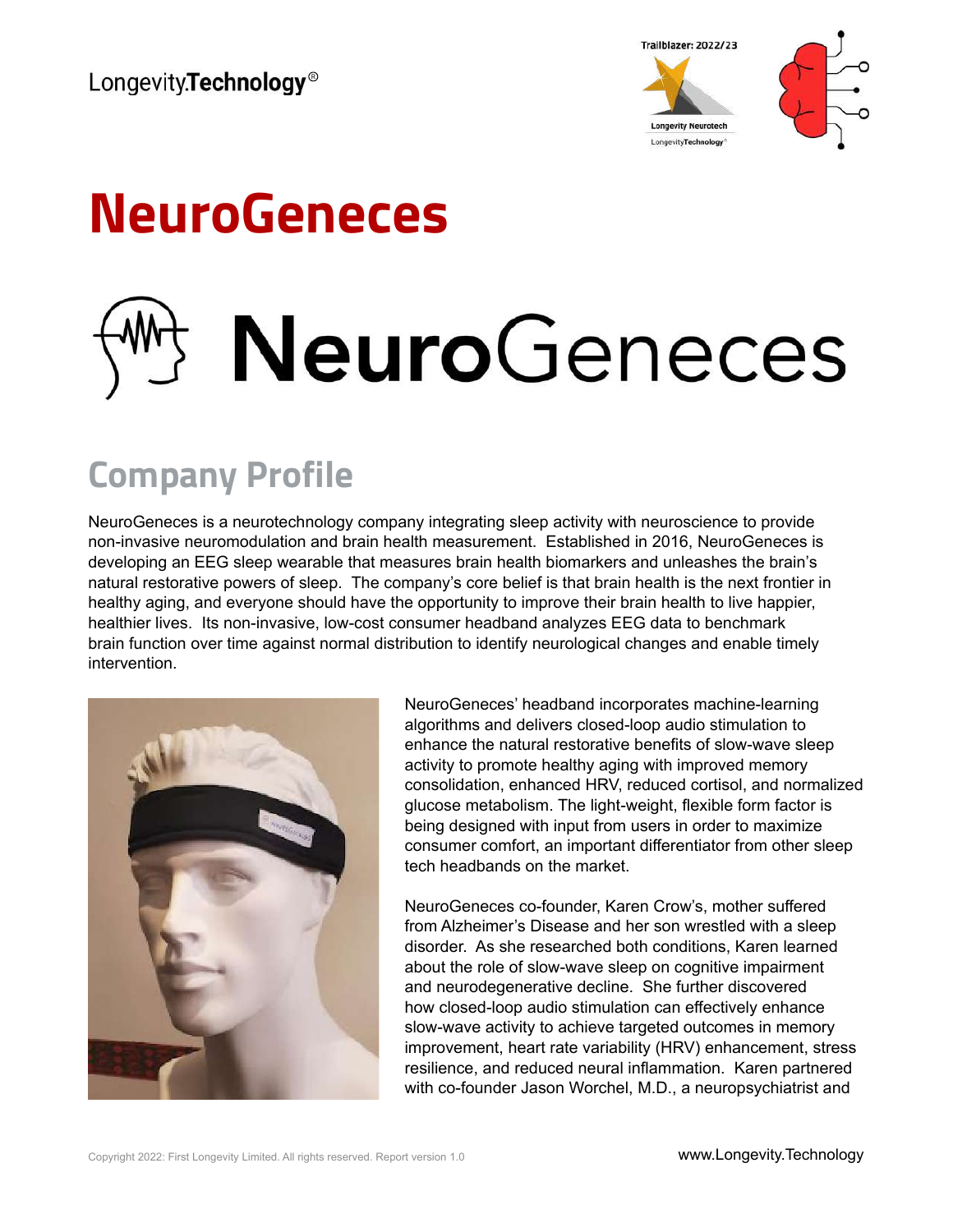#### Longevity.Technology<sup>®</sup>



recognized expert in neurostimulation. Together they launched NeuroGeneces to develop safe, natural, and clinically proven ways to improve memory and brain health. Their mission is to enhance brain health as we age, using neurotechnology to optimize the benefits of restorative sleep.

As Karen summarizes, "By the time my mother was diagnosed, the damage was done and there was very little that we could do to help her. My passion is to provide a low-cost, scalable product that each of us can employ to measure our own brain health, detect issues quickly and get timely interventions. NeuroGeneces wasn't there in time to help my mother, but I hope it will help all of us avoid her fate."

NeuroGeneces' approach to the market is a unique and superior competitive solution for several reasons. Unlike most memory enhancement solutions, the company has focused on clinical research and proof of efficacy. The company has completed a pilot study with the University of New Mexico to measure the impact of audio stimulation of slow-wave activity on memory retention. Several additional studies, in early stages, will measure the impact of audio stimulation on stress resilience, mental health and glucose metabolism.

NeuroGeneces' Brain Age application is a novel solution and represents a new product category in brain health. This diagnostic component has tight synergy with neurological therapies. The headband combines EEG and deep learning to analyze and track biomarkers for cognitive diseases, using the resulting data to better inform and target neuromodulation or other interventions. The headband delivers personalized neurological therapies based on machine-learning algorithms that provide precisely timed stimulation to maximize biological effects and targeted behavioural effects. Additionally, NeuroGeneces has developed a novel, proprietary and growing dataset. Having a sizable proprietary database (both neurological and behavioural) with ongoing beta testing provides a distinct competitive advantage, allowing for quick iteration of algorithms to further enhance personalization and efficacy while also creating opportunities for new insights. NeuroGeneces has submitted a utility patent application directed to systems and methods of use for Sleep Performance and Brain Fitness for triggering audio stimulation. Additional patent filings are underway to further document and protect the company's intellectual property.

NeuroGeneces is well-positioned for success on its work on brain health measurement and neurostimulation applications. Key drivers include world leading scientific advisors, a strong clinical partner, and support from key business networks. NeuroGeneces' scientific advisors from UCSF and UNM bring expertise in neuromodulation, cognitive aging and sleep and its role on cognition, mental health, cardiovascular disease, inflammation and acute stress. NeuroGeneces has a long-established partnership with the Psychology Clinical Neuroscience Center at the University of New Mexico to conduct wide-ranging clinical studies. As a Techstars backed company, NeuroGeneces leverages the resources and community of the Techstars network with its long and deep track record of building successful companies.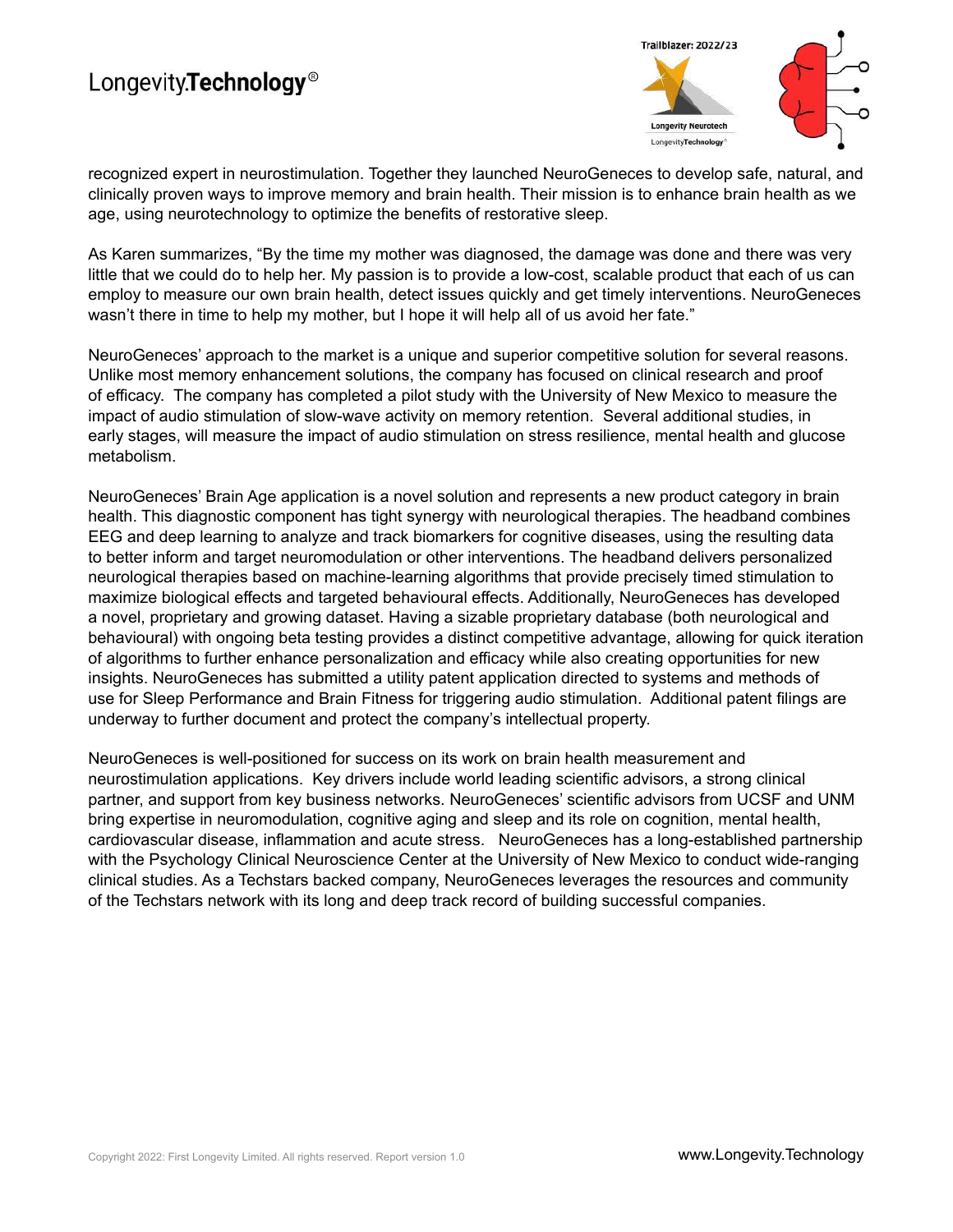

### **Flagship Product Deep Dive: Memory consolidation sleep headband**

NeuroGeneces' sleep headband and ML algorithms measure brain age to let users know how they compare to a healthy cohort with the same age/gender and track changes over time. There are no consumer products available today that measure brain health or brain age, and NeuroGeneces' solution is significantly less costly and more accessible than MRI scans, requires no prescription, and puts individuals in charge of their own brain health.

Unlike most products in the memory enhancement market (i.e., brain supplements and training apps), NeuroGeneces has validated its efficacy in university-based trials. In addition, audio stimulation has no side effects – a claim memory drugs cannot make. Trial results demonstrated that audio stimulation enhanced slow oscillation (SO) spindle coupling and density, key metrics of brain aging. Strengthening SO-spindle coupling has profound anti-aging implications; no other brain or sleep enhancement product has been shown to have similar therapeutic effects.

Brain age is currently measured through MRI scans and has a mean absolute deviation (MAD) of 5.0 years to chronological age in healthy participants. Because sleep EEG reflects functional changes in the brain, NeuroGeneces has been able to predict chronological age with a MAD of 4.2 years for healthy participants. NeuroGeneces' headband is less expensive than MRI, can be self-administered, and can be repeated to mitigate internight variability and track changes over time. Thus, it can be used as a scalable screening device. NeuroGeneces' personalized ML algorithms provide precisely timed audio stimulation to enhance memory consolidation. University-based trials demonstrate strong biological effects as well as enhanced memory retention.



Brain age monitoring alerts users to unexpected changes or accelerated decline in brain function. This early detection of potential neurologic problems is critical to enable early intervention, which is when they can be most impactful. Slowing cognitive decline during aging has profound impacts on quality of life.

Audio stimulation therapy strengthens restorative sleep. Restorative sleep directly improves the quality of life through cognitive, emotional, and physical effects. Enhancing cognitive functions and related executive functions improves almost every aspect of daily life. It supports the ability to learn, to develop new interests and to live independently. Restorative sleep is bidirectional with mental health. It improves mood, mitigates the emotional reactivity associated with stress, and is the most critical factor in supporting social functioning. Enhancing restorative sleep results in multiple physical health benefits, some of which are improved HRV, immune response, decreased inflammation, physiological homeostasis, synaptic plasticity, and insulin sensitivity.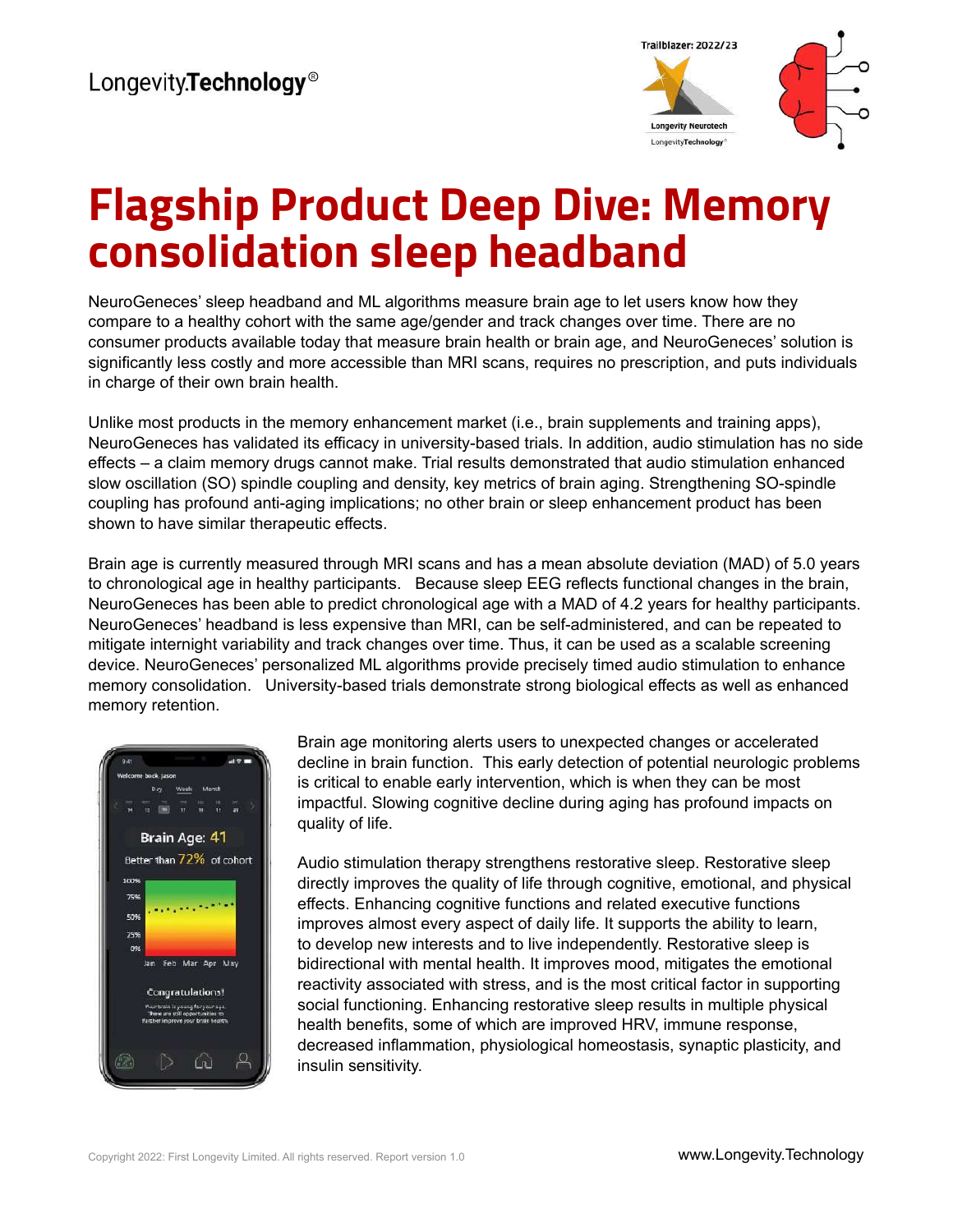

NeuroGeneces plans to launch as a consumer wellness product that meets the FDA requirements. The company intends to extend laboratory research and clinical testing beyond memory enhancement to validate the accuracy of brain age prediction and to quantify the impact of its audio stimulation on stress resilience and HRV and inflammation. At the conclusion of clinical trials, it will submit for software as a medical device and therapeutic device.

## **Evidence of safety and efficacy**

NeuroGeneces conducted its first trial at the University of New Mexico using a prototype headband. This study was focused on measuring the impact of audio stimulation of slow-wave sleep on memory consolidation as well as the biological effects on micro-sleep features, specifically slow oscillation (SO) power, SO-spindle coupling and SO-spindle density, since these are key indicators of brain function atrophy and overall brain health.



In a within-subjects double-blind study, healthy adults ages 18-40 years old used the NeuroGeneces headband for a total 82 nights, consisting of 41 pairs of stim and sham nights. Each night and the following morning, participants completed an associative wordpair memory assessment. The results from the stim nights were compared against those of sham nights, showing significant increase in slow oscillations of slow wave activity of 30% (p-value 0.001), and increases in S0-spindle coupling (8.9%, p-value 0.006) and SO-spindle density (10.0%, p-value 0.06). Memory improvement from one night of stimulation was 14% (p-value of 0.06).

These outcomes support the findings that NeuroGeneces' headband effectively enhances memory consolidation and counters aging effects on brain function.

## **Future development**

To date, the company has achieved several key milestones, all with limited outside funding. These include the development of a validated EEG-based headband prototype with machine-learning algorithms that accurately target and stimulate slow-wave activity. The first university pilot trial has been completed to measure the impact of audio stimulation on biological and behavioural (e.g., memory) effects.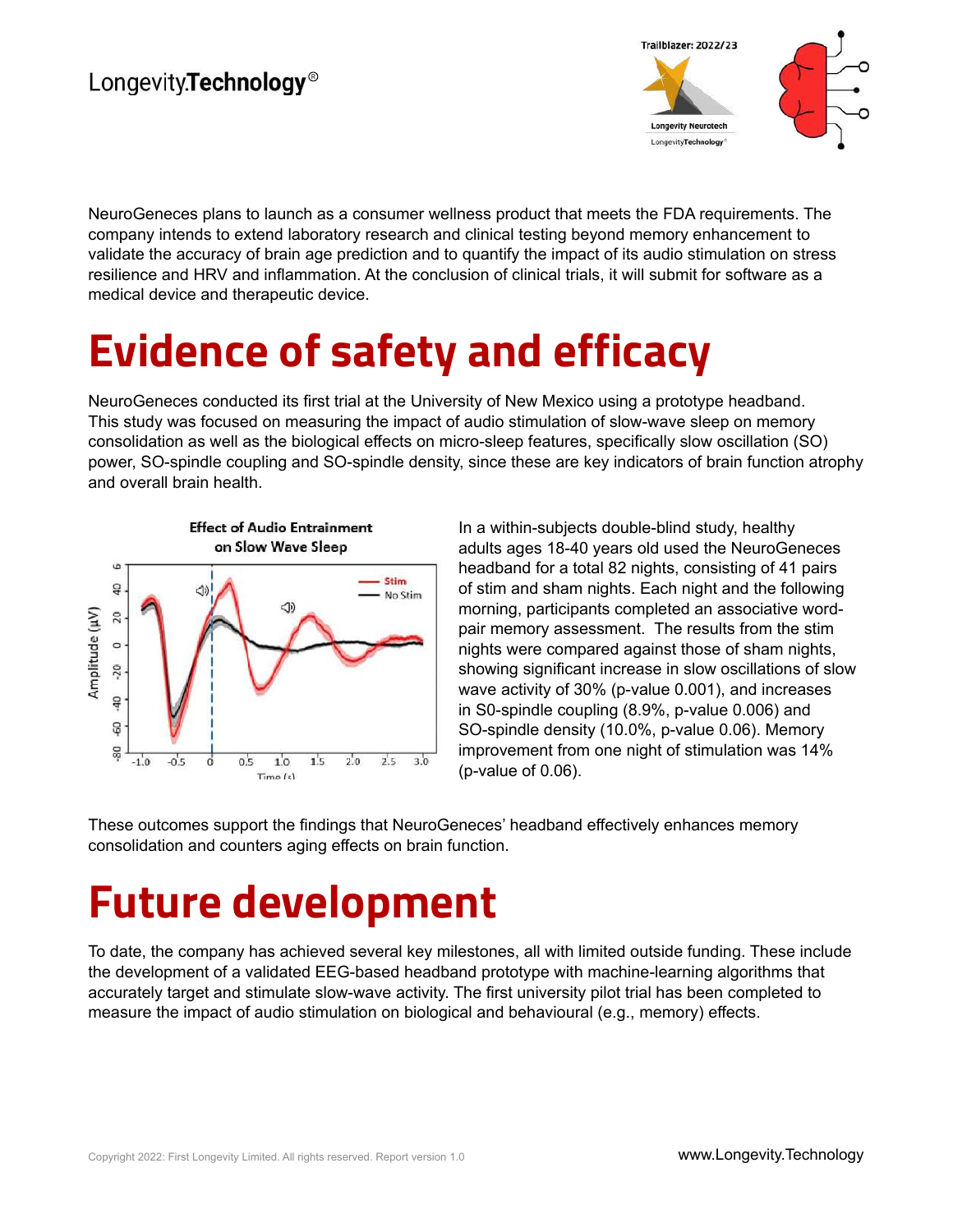#### Longevity.Technology<sup>®</sup>



Future product development efforts are focused on improvements to the headband form factor and adding more sensors, continued development of personalized algorithms for targeted outcomes of HRV and stress resilience and brain health scoring.

The company plans to protect its IP through more patent filings and will continue to expand its partnerships for additional research trials and commercial channels.

## **Target market**

NeuroGeneces' headband with brain age scoring is targeted at health-conscious healthy adults who want to establish a brain health benchmark and monitor over time to quickly identify unexpected changes in brain function and seek timely intervention. This is particularly relevant for adults who have parents afflicted with Alzheimer's Disease, dementia or other neurodegenerative diseases.

NeuroGeneces' therapeutic audio stimulation applications are targeted at individuals with acute or chronic stress and seek to restore homeostasis to pre-stress levels before damage to the body and brain occurs. This includes millions of individuals in high-stress work or home environments, as well as those with traumatic stressors associated with PTSD and some mental health conditions like depression or schizophrenia.

Finally, audio stimulation of slow-wave activity is also beneficial for those who do not have significant sleep disorders but want to maximize the restorative benefits of sleep.

## **Channels to market**

Initially, NeuroGeneces plans to market direct-to-consumer through online channels, as well as through health, fitness and longevity centers, health-oriented influence marketers, neurotechnology communities (e.g., NTX, OpenBCI, TransTech) and curated health device web sites. In the future, as more clinical studies are completed, the company will evaluate opportunities to develop additional sales and distribution partnerships and market directly to physicians.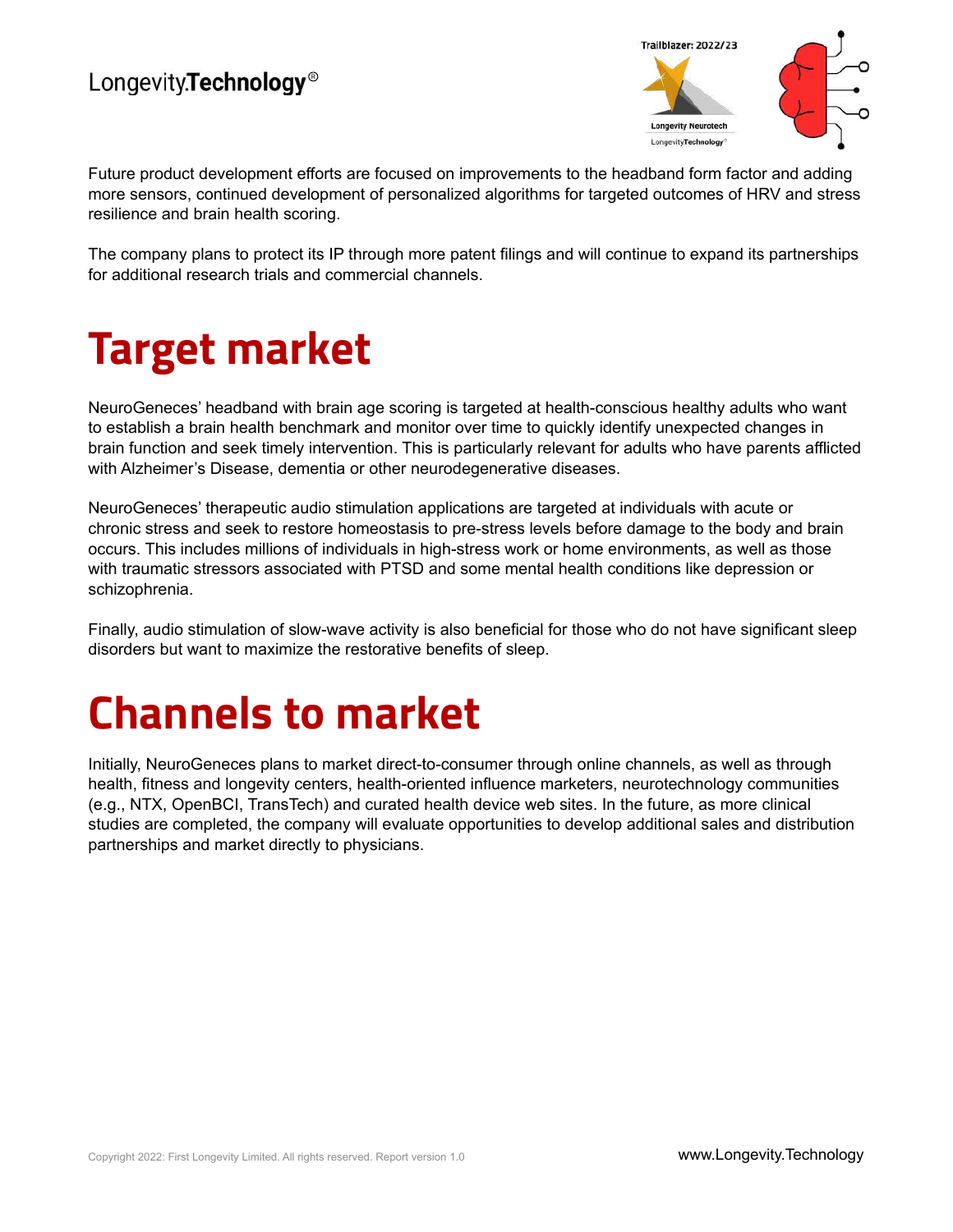

## **Success Factors**

#### **Team and Reputation**

- NeuroGeneces' management team brings over 100 years in senior level leadership with subject matter expertise in neuromodulation, artificial intelligence and data analytics, and proven business expertise in starting and scaling businesses, product design and manufacturing at top companies like Google, Facebook, Honeywell, and Everlywell. The team boasts 6 exits, including 4 unicorns and IPOs in the direct-to-consumer health tech industries.
- As a pioneer in measuring brain age and closed-loop audio stimulation, the NeuroGeneces team has developed state-of-the-art deep learning algorithms to advance the neurotech field. The company has strong partnerships with key academic institutions to collaborate on research, apply innovative therapeutics into a suite of applications, and conduct clinical studies.
- The team is driven by its passion to improve cognitive health and broaden the benefits of restorative sleep throughout the aging process. The team is excited to be pioneering the development of technologies to identify individuals at risk for neurodegenerative disease in a scalable, low-cost way, and to provide effective audio stimulation to strengthen and maintain healthy brain function.

#### **Intellectual Property**

- The headband combines EEG and deep learning to analyze and track biomarkers for cognitive diseases, using the resulting data to better inform and target neuromodulation intervention. The headband delivers personalized neurological therapies based on machine-learning algorithms that provide precisely timed stimulation to maximize biological effects and targeted behavioural effects.
- Additionally, NeuroGeneces has developed a novel, proprietary and growing dataset. Having a sizable proprietary database (both neurological and behavioural) with ongoing beta testing provides a distinct competitive advantage, allowing for quick iteration of algorithms to further enhance personalization and efficacy while also creating opportunities for new insights.
- NeuroGeneces has submitted a utility application directed to systems and methods of use for Sleep Performance and Brain Fitness analytics to trigger stimulation.. Additional patent filings are underway to further document and protect the company's intellectual property
- The company plans to protect its IP through more patent filings and will continue to expand its partnerships for additional research trials and commercial channels.